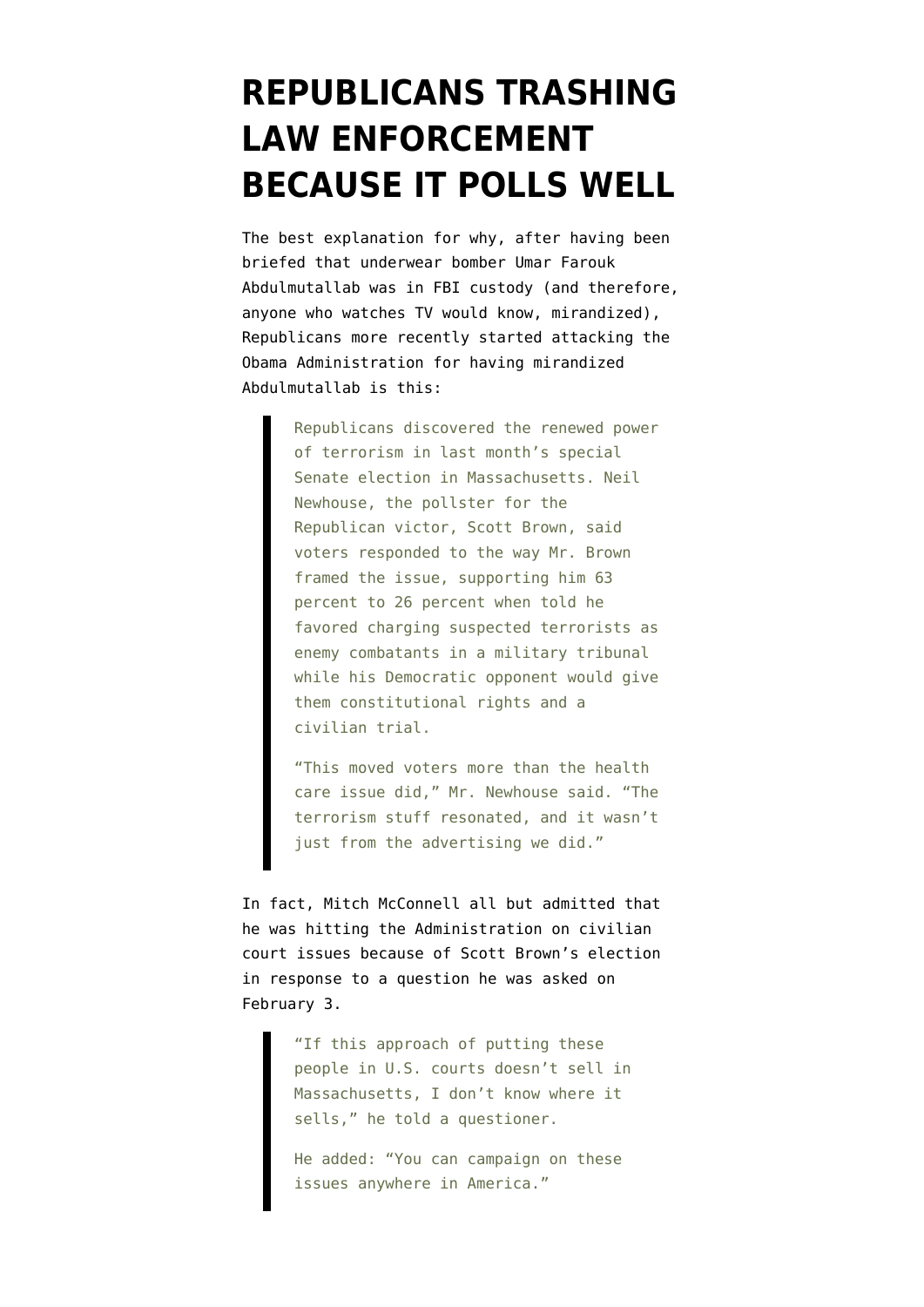That is, Republicans are attacking law enforcement–even as they have succeeded in getting Abdulmutallab's cooperation quicker than it took the torturers to get false information out of KSM–because it polls well, because Scott Brown won on a pro-waterboarding platform.

Here's the timeline:

December 25, 2009: Abdulmutallab attempts to bomb plane; after refusing to talk, FBI reads Miranda warning; John Brennan briefs Republican leadership that Abdulmutallab in FBI custody; FBI tells intelligence partners it will charge Abdulmutallab criminally, to no objections

December 26, 2009: FBI again [tells](https://www.emptywheel.net/FBI again tells intelligence partners it will charge Abdulmutallab criminally, to no objections) intelligence partners it will charge Abdulmutallab criminally, to no objections

January 1, 2010: Two FBI agents [fly](http://www.nytimes.com/2010/02/03/us/03terror.html) to Nigeria to seek help from Abdulmutallab's family

January 4, 2010: Scott Brown [embraces](http://www.boston.com/news/local/massachusetts/articles/2010/01/05/brown_coakley_clash_over_suspected_terrorists_rights/) waterboarding, advocates trying Abdulmutallab in military commission

January 5, 2010: Administration [considers,](http://emptywheel.firedoglake.com/2010/02/03/holder-to-republicans-stop-being-such-watbs-about-miranda-warnings-and-mukaseys-decisions/) but rejects, possibility of treating Abdulmutallab as enemy combatant

January 7, 2010: Obama Administration releases report of what went wrong on terror attack

January 8-10. 2010: 57% surveyed [prefer](http://www.pollingreport.com/terror.htm) military commission to civilian trial

January 17, 2010: Two Abdulmutallab family members [fly back](http://www.nytimes.com/2010/02/03/us/03terror.html) to Detroit to convince him to cooperate

January 19, 2010: Scott Brown wins special election

January 20, 2010: Joe Lieberman and Susan Collins [hold hearing](http://hsgac.senate.gov/public/index.cfm?FuseAction=Hearings.Hearing&Hearing_ID=db07fd72-c631-42ea-a514-215127425e3a) on Christmas bombing; Collins [complains](http://hsgac.senate.gov/public/index.cfm?FuseAction=Files.View&&FileStore_id=14245130-8dae-4fc7-b1dc-e7bd25f6ec35) about information sharing, not Miranda warning; Blair says not consulted before Miranda read, says new interrogation team should have made decision though it is not yet functional